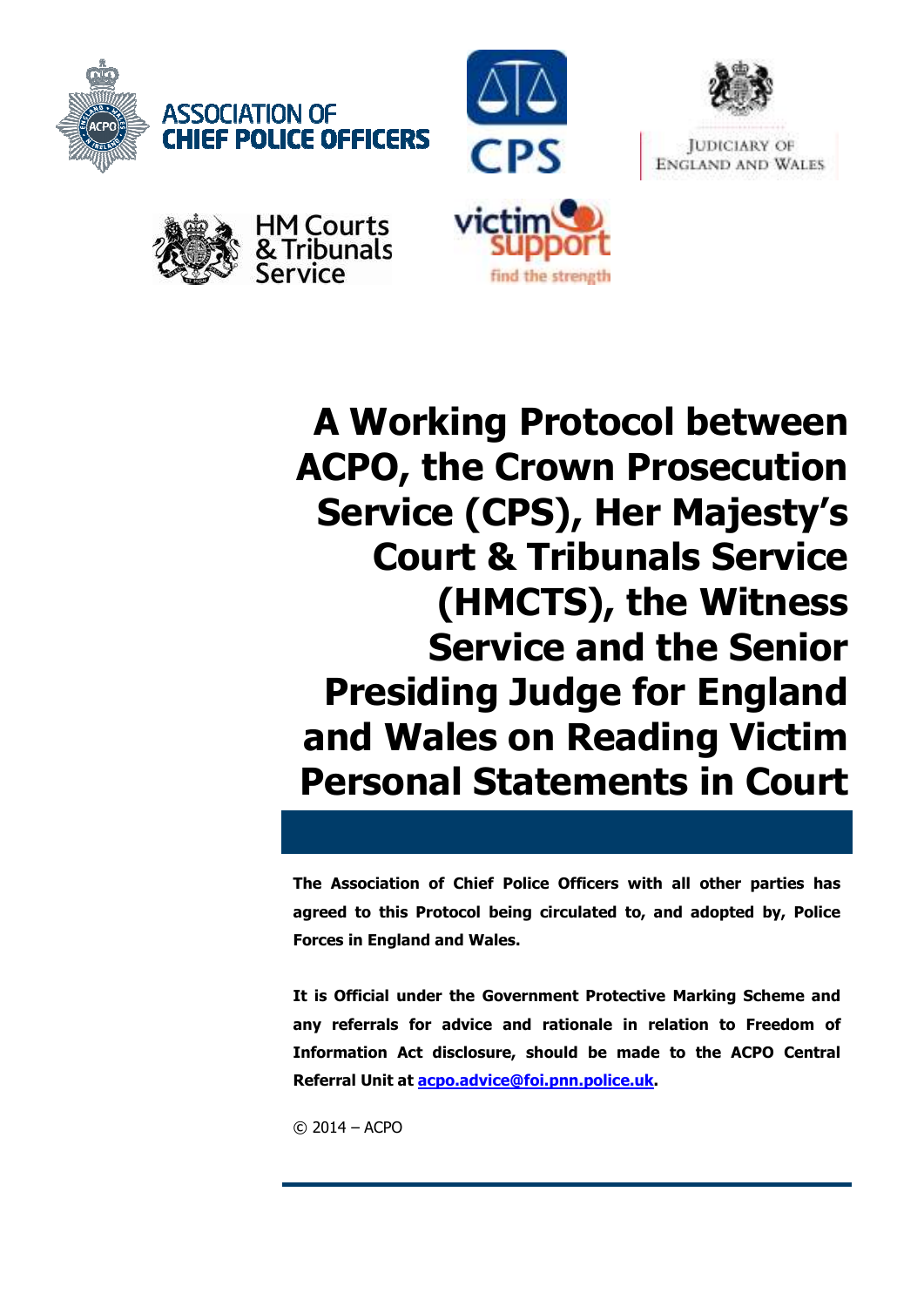## **Document information**

| Protective marking              | <b>NOT PROTECTIVELY MARKED</b> |
|---------------------------------|--------------------------------|
| Author                          | <b>ACC Gareth Cann</b>         |
| Force/Organisation              | <b>West Midlands Police</b>    |
| National Policing Business Area | <b>Criminal Justice</b>        |
| Contact details                 | 0121 626 6015                  |
| Review date                     | <b>July 2016</b>               |
| Version                         | 1.0                            |

**This protocol has been produced and approved by the National Policing Criminal Justice Business Area. The document was approved by Chief Constables' Council on 18th July 2014. The purpose of this document is to set out working arrangements between ACPO, CPS, HMCTS, and the Witness Service for the reading of Victim Personal Statements in criminal proceedings. The working arrangements are designed to comply with the duties on service providers as set out in the Code of Practice for Victims of Crime 2013 and are endorsed by the Senior Presiding Judge for England and Wales It will be updated and re-published as necessary.** 

**Any queries relating to this document should be directed to either the author detailed above or the ACPO Programme Support Office on 020 7084 8959/8958.** 

The Association of Chief Police Officers of the United Kingdom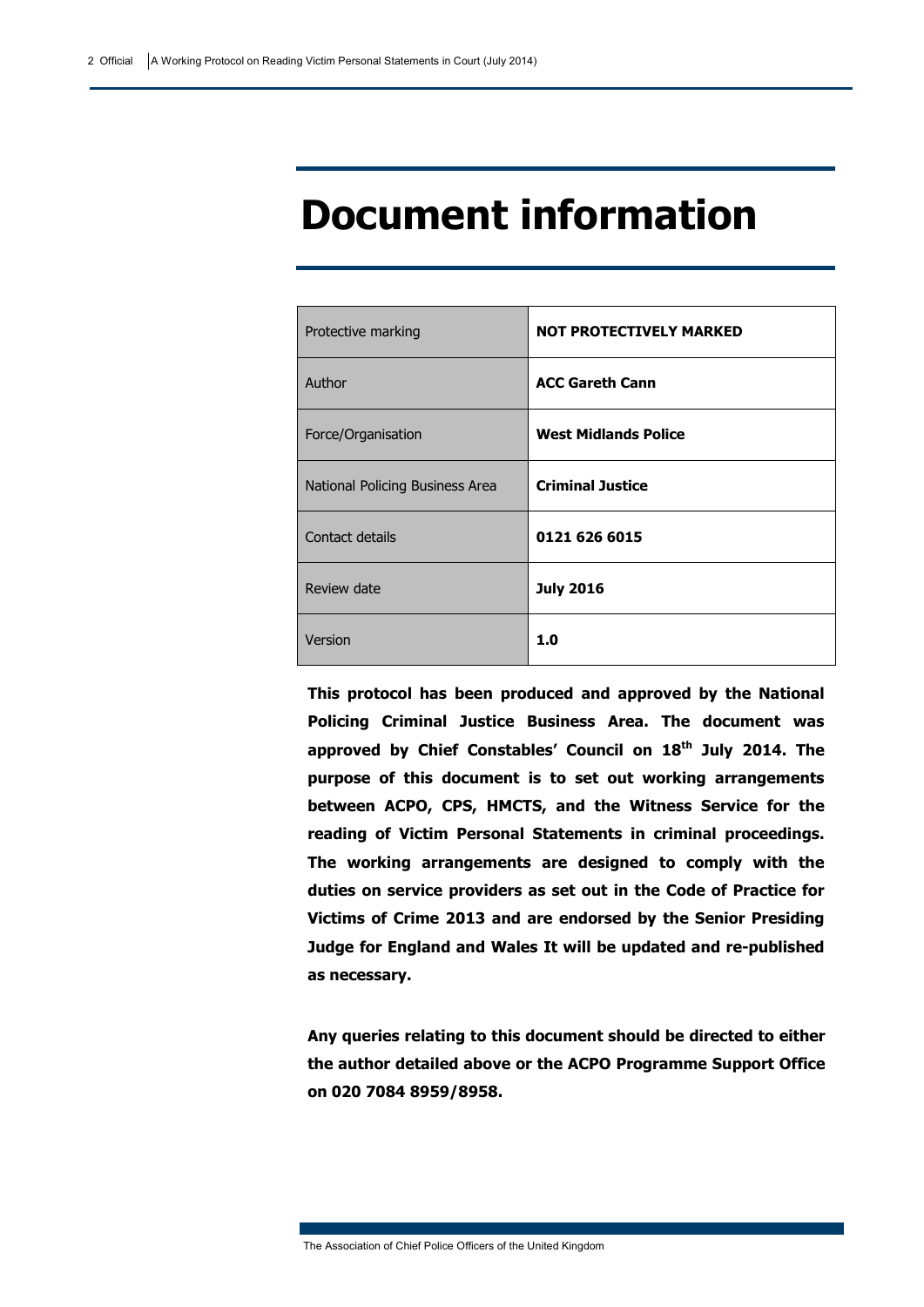# **Contents**

### **Section Page**

| 1            | <b>Introduction</b>                                                      | 4  |
|--------------|--------------------------------------------------------------------------|----|
| $\mathbf{2}$ | <b>Police Investigation and Pre-Charge Procedure</b>                     | 4  |
| 3            | <b>Judicial Considerations</b>                                           | 7  |
| 4            | <b>Cases Finalised at the First Hearing</b>                              | 8  |
| 5            | <b>Adjourned Magistrates' Court Cases (Including</b><br><b>NG Pleas)</b> | 8  |
| 6            | <b>Crown Court Cases</b>                                                 | 9  |
| 7            | <b>Appeals to the Crown Court</b>                                        | 9  |
| 8            | <b>Appeals to the Court of Appeal</b>                                    | 10 |

The Association of Chief Police Officers of the United Kingdom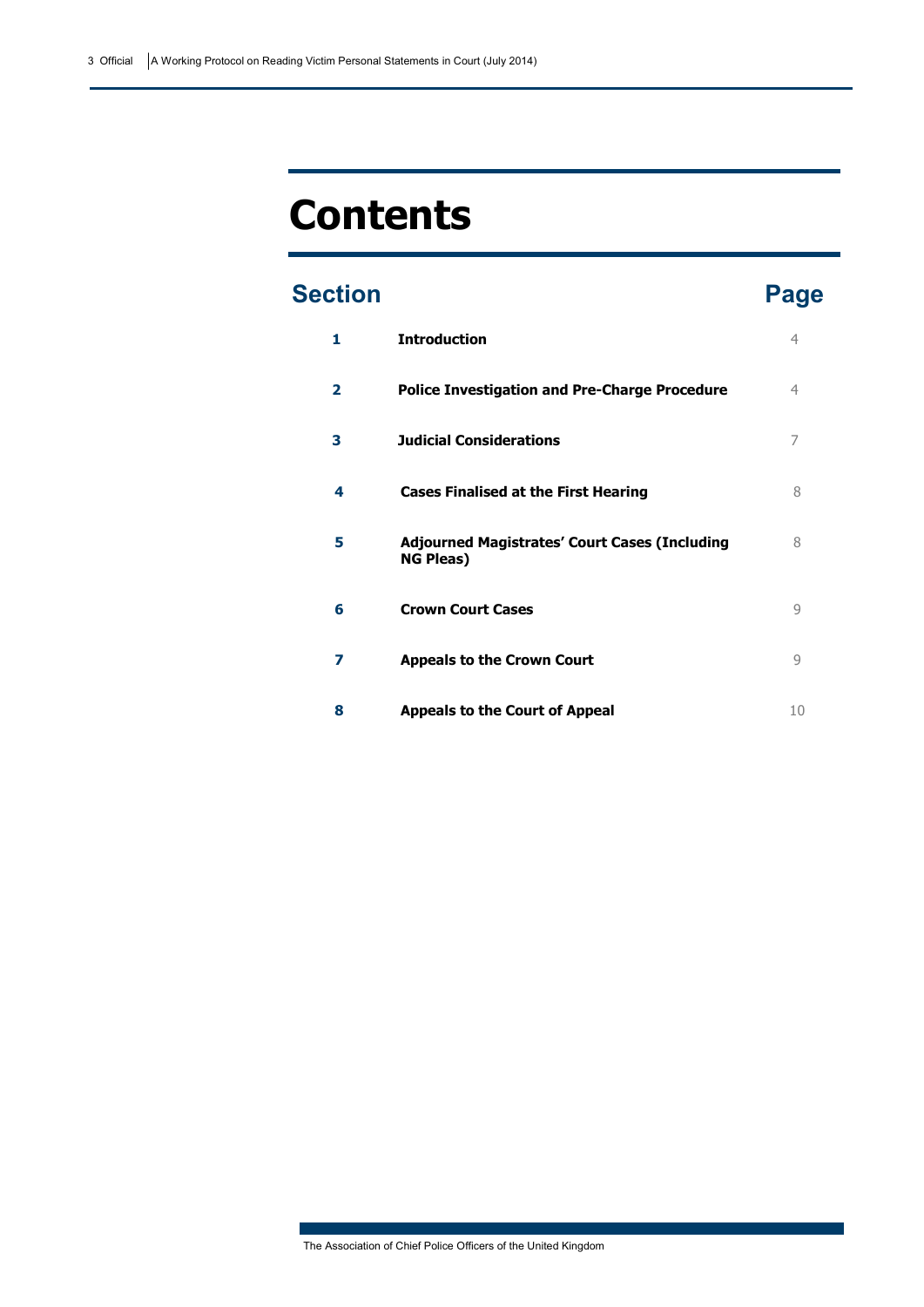#### **1. SECTION 1 – INTRODUCTION**

- 1.1 The purpose of this agreement is to set out the working arrangements between the Association of Chief Police Officers (ACPO), the Crown Prosecution Service (CPS), Her Majesty's Courts and Tribunals Service (HMCTS) and the Witness Service for the reading of Victim Personal Statements (VPS) in criminal proceedings.
- 1.2 The working arrangements are designed to comply with the duties on service providers as set out in the Code of Practice for Victims of Crime 2013 and are endorsed by the Senior Presiding Judge for England and Wales.

### **2. SECTION 2 – POLICE INVESTIGATION AND PRE-CHARGE PROCEDURE**

- 2.1 On receiving a report of a crime, the police will offer the opportunity to make a VPS to the following people, as per the requirements of the Code of Practice for Victims of Crime 2013:
	- Any victim at the time they should complete a witness statement about what has happened;
	- Victims of the most serious crime (including bereaved close relatives), persistently targeted victims, and vulnerable or intimidated victims, irrespective of whether or not they have given a witness statement about what happened;
	- The family spokesperson for victims of crime who have a disability or for victims who have been so badly injured as a result of criminal conduct that they are unable to communicate;
	- A parent or carer of a vulnerable adult or of a young victim under the age of 18, unless it is considered not to be in the best interests of the child or vulnerable adult.
	- A victim in any other case where the police deem it appropriate.
- 2.2 A VPS must be in the form of a statement made under section 9 of the Criminal Justice Act 1967, whether as a written statement or by way of video interview.
- 2.3 When obtaining the VPS the Ministry of Justice guidance *Making a Victim Personal Statement: A* guide for all criminal justice practitioners' should be followed. $<sup>1</sup>$ </sup>
- 2.4 When taking the VPS, the police must ask the victim whether he or she wants their VPS to be read aloud or played (if recorded) in court, if their case results in court proceedings. The police must also ask the victim whether they would prefer to read the statement aloud themselves or whether they would like the CPS prosecutor to do so on their behalf.
- 2.5 It is a matter of judicial discretion as to whether a victim can read out all or part of their VPS in court.
- 2.6 The police must also explain to the victim:

-

- That their VPS does not have to be read aloud if they do not want it to be. It should be explained to the victim that they can change their mind and choose not to have their VPS read aloud;
- That the victim may be questioned on their VPS in court, for instance if the defence wish to clarify or challenge particular aspects;

<sup>1</sup> https://www.gov.uk/government/uploads/system/uploads/attachment\_data/file/264622/practitioners-vps-guidance.pdf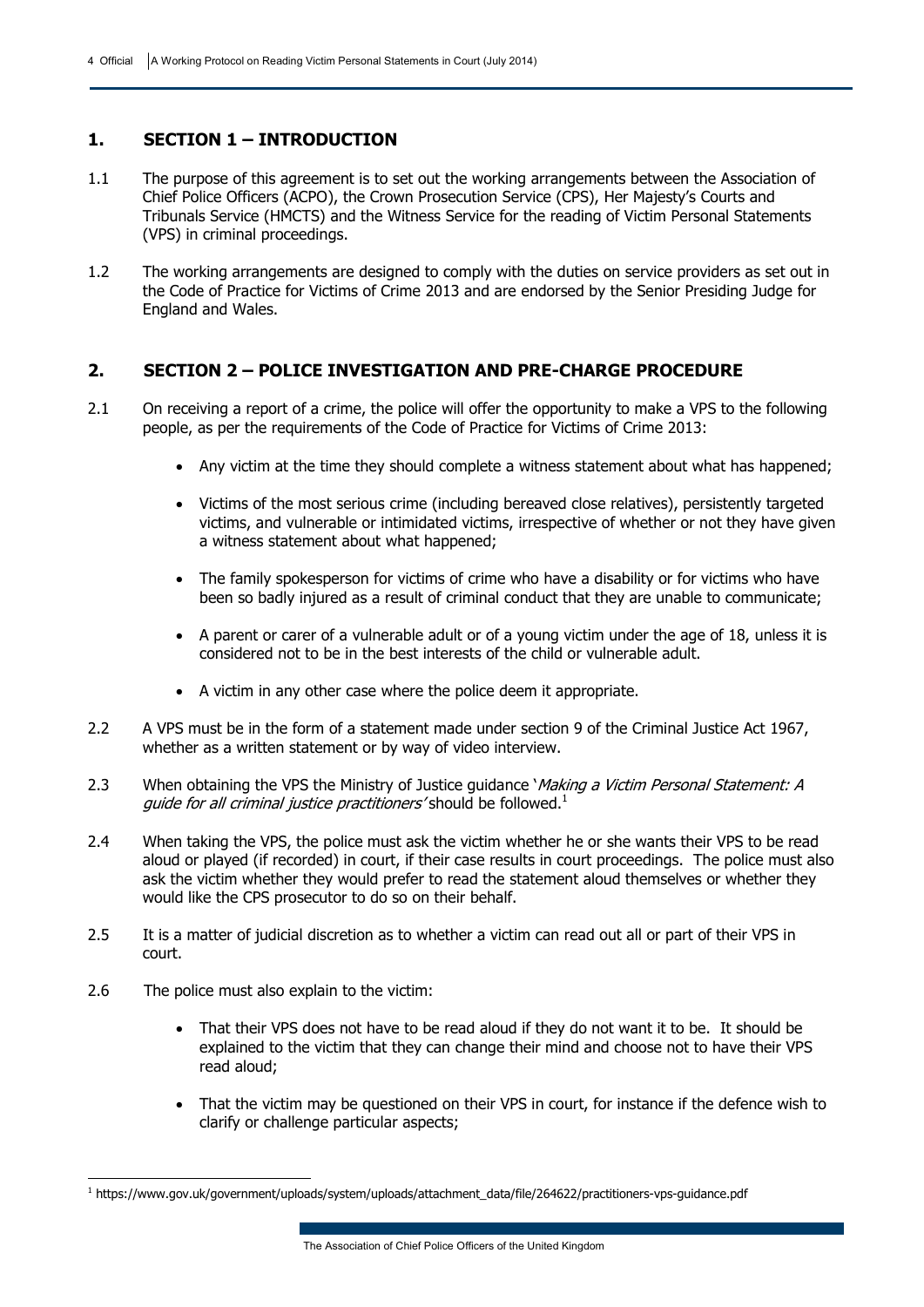- The risk to the victim's privacy by all or part of their VPS being read in open court;
- That the contents of the VPS may be reported by the media;
- That ultimately it is a matter of judicial discretion as to whether the statement is read out (and by whom) or played (where recorded), in full or in part, in court; and
- That the victim may receive limited notice of the need to attend court and read their VPS, particularly in guilty plea cases.
- 2.7 If the victim wishes to read out their VPS, the Police must conduct an assessment to establish whether the victim would benefit from the use of special measures and submit an MG2 form where applicable at the pre-charge advice stage and with the  $1<sup>st</sup>$  hearing file. Such an assessment is not required if the victim has already been assessed in relation to their witness statement and the VPS is obtained at the time the witness statement is taken.
- 2.8 If pre-charge advice is sought the police will provide the CPS with a copy of the VPS. The police will also indicate on the MG3 form that the victim has made a VPS and their wishes regarding it being read out in court. If the victim has declined to make a VPS, the police will also record this fact on the MG3.
- 2.9 In cases in which the victim has indicated a preference to read out their VPS personally, the CPS prosecutor will provide an indication to the police, as part of their written advice, as to whether the victim should be advised to attend the first hearing to potentially read out their VPS. This will be a judgement based on the likelihood of the defendant being sentenced at the first hearing. The prosecutor will consider factors including:
	- The anticipated plea:
	- Whether the accused is likely to be sent to the Crown Court;
	- The likelihood of sentencing being postponed to allow pre-sentence reports to be prepared; and
	- The Consolidated Criminal Practice Directions (2013) EWCA Crim 1631 which provides that 'Court hearings should not be adjourned solely to allow a victim to read the VPS'.
- 2.10 When the police update the victim that the suspect has been charged, in cases in which the victim has indicated a preference to read out their VPS personally, they will also provide advice regarding the need for the victim to attend the first hearing, based on the opinion provided by the prosecutor as per paragraph 2.9. The police will seek to establish whether the victim plans to attend the first hearing so that relevant preparations can be made.
- 2.11 In cases where CPS advice has not been sought, the police will provide advice to the victim based on their own assessment of whether the defendant will be sentenced at the first hearing, considering the factors at paragraph 2.9.
- 2.12 Unless there is no prospect that a case could proceed to sentencing at the first hearing, for instance because it is an indictable only offence, the victim should be made aware that their case could be finalised at the first hearing, however unlikely this may be. The victim can then make an informed decision about whether they wish to attend.
- 2.13 Example forms of words could include:
	- **Likely to be sentenced at first hearing:** 'It is likely that the suspect will plead guilty at the first hearing and in the circumstances it is also likely that they will be sentenced at that hearing. If you wish to read out your Victim Personal Statement, I would therefore advise you to attend the first hearing in order to do so as you may not have another opportunity. You should be aware that there is always a possibility that the suspect will not plead guilty or that your case may be adjourned for a number of reasons. It is also the court's decision whether you will be allowed to read all or part of your Victim Personal Statement or not be allowed to read it at all.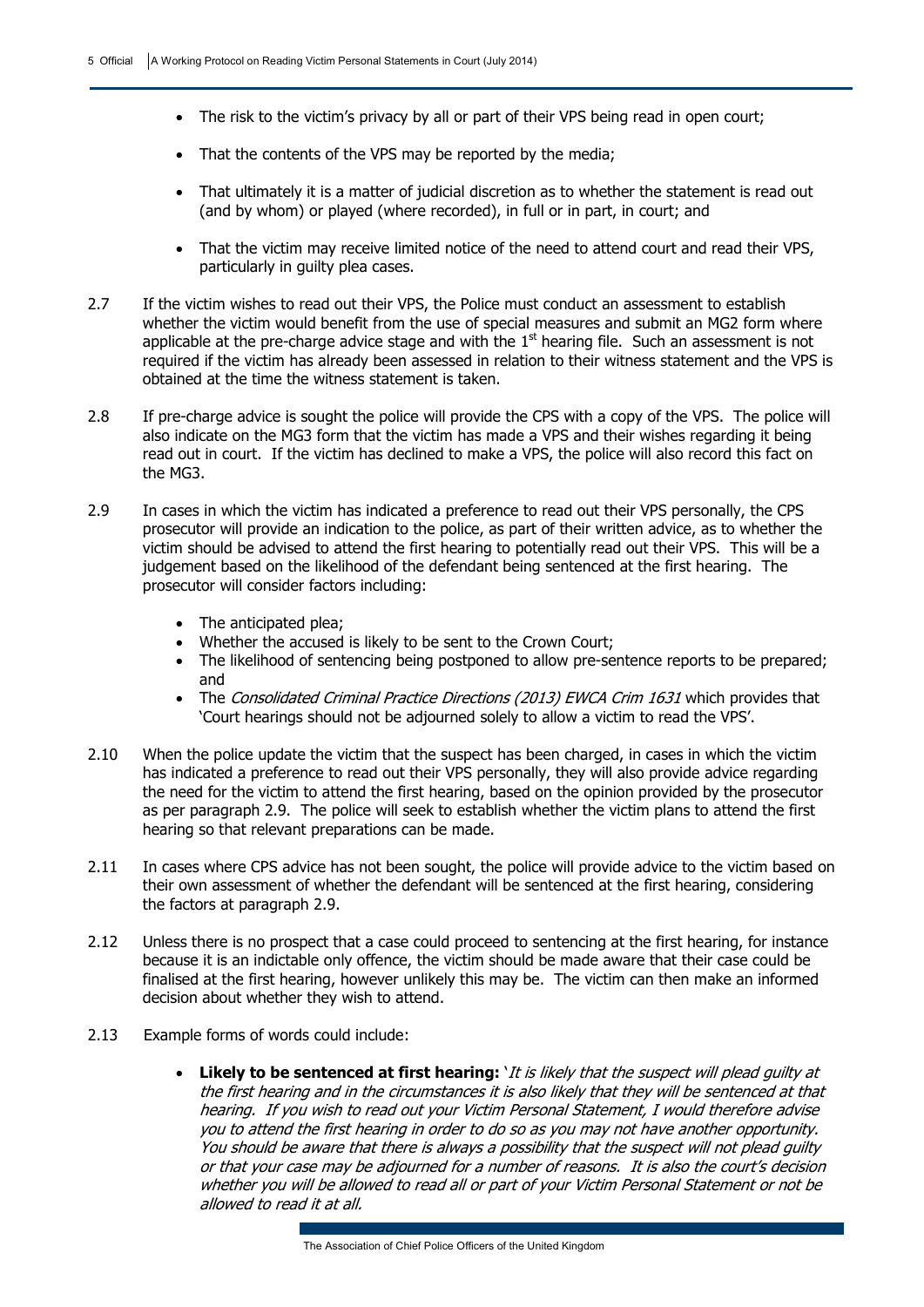Therefore it cannot be guaranteed that you will be able to read out your statement but it is likely that you will be able to do so. As an alternative, you can request for the prosecutor to read the statement on your behalf or the judge or magistrate can consider it without it being read aloud. Do you plan to attend the first hearing? '

- **Unlikely to be sentenced at first hearing:** 'It appears likely in the circumstances that the suspect will plead not guilty at the first hearing and the case will be adjourned for a trial. Even if the suspect pleads guilty, it is likely that the case would be adjourned to allow for reports to be prepared to assist the court in determining the appropriate sentence. In these circumstances it is unlikely that your case will be finalised at the first hearing and therefore you should not need to attend to read out your Victim Personal Statement. You should be aware that there is always the possibility, albeit unlikely in this case that the suspect will plead guilty and be sentenced at the first hearing and, if you are not present, there would not be another opportunity for you to read out your statement. As an alternative, you can request for the prosecutor to read the statement on your behalf or the judge or magistrate can consider it without it being read aloud. Do you plan to attend the first hearing?'
- **No indication of likelihood of being sentenced at first hearing:**'It is not clear whether the suspect will plead guilty or not guilty at the first hearing. It is possible that they may plead guilty and could then be sentenced at that hearing, in which case you would need to attend to have an opportunity to read out your Victim Personal Statement. If you choose not to attend the first hearing you may not have an opportunity to read out your Victim Personal Statement but you can request for the prosecutor to do so on your behalf or the judge or magistrate can consider it without it being read aloud. However, it is equally possible that the case will not be finalised at the first hearing and you will not be required until a later date to read your statement. Do you plan to attend the first hearing?
- 2.14 The victim should be advised that they will be entitled to claim expenses where they are required to attend court to read their VPS. However, it will be important to stress that a claim may be rejected if a victim attends of their own volition, particularly where they have been advised that there is no likelihood of the case proceeding to sentence. Victims can access information about the CPS policy on payment of expenses on the CPS website at: http://www.cps.gov.uk/legal/v\_to\_z/witnesses\_expenses\_and\_allowances/index.html
- 2.15 The victim should be advised that the court based Witness Service will endeavour to have a representative present at the court to assist them if they attend to read out their VPS and may contact them prior to the hearing. However, in some smaller courts, it may not be possible to make this provision.
- 2.16 If the victim informs the police, at the time the police update them that the suspect has been charged, that they are planning to attend the first hearing, the police will notify the Witness Service by e-mail. The police should include details of the date and time of the hearing, the charge, the witness' name and a contact telephone number, where available, and any other relevant special requirements that the victim may have, such as mobility issues. The Witness Service will provide the police with an appropriate e-mail address for this information to be sent to, currently detailed in the national Witness Service directory.
- 2.17 The police should e-mail the Witness Service, as per paragraph 2.16, at the earliest opportunity following notification by the victim, to provide the Witness Service with maximum notice of the victim's planned attendance. For non-remand cases, this should be at least 5 working days prior to the first hearing.
- 2.18 If the Witness Service is unable to provide a representative to support the victim they will, where possible, contact the victim in advance of the hearing to notify them, provide advice by phone about attending, and contact the court based Witness Liaison Officer to ascertain whether they can assist.
- 2.19 The victim should be advised to report to security on arrival at the court and ask to be directed to the Witness Service. If the Witness Service is not present, the victim should be advised to report to the court usher.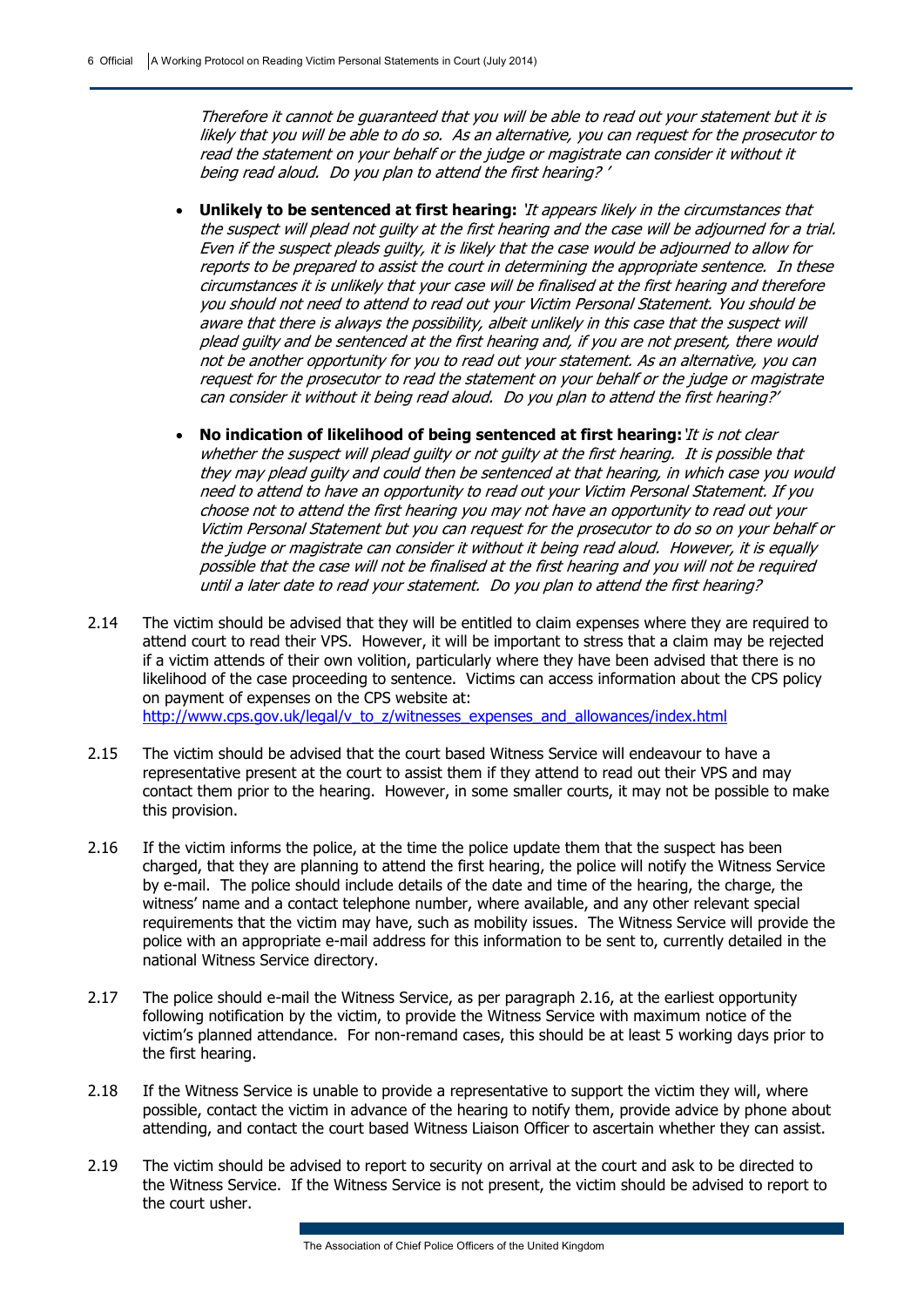- 2.20 The police should advise victims who indicate that they will not attend the first hearing or who are uncertain about attending that if they do decide to attend and would like support from the court based Witness Service, they should contact the relevant court directly. Contact information for all courts can be found at https://courttribunalfinder.service.gov.uk. The police should direct victims to this website if appropriate or, where victims have no internet access, should endeavour to provide the contact information to them on request.
- 2.21 The police must submit an MG6 form with the initial hearing file. The police will indicate on the MG6 form that the victim has made a VPS, their wishes regarding it being read out in court and whether they are planning to attend the first hearing, if the victim's intention is known. If the victim has declined to make a VPS, the police will also record this fact on the MG6. The MG6 should be included even if the information has previously been recorded on the MG3.
- 2.22 In certain cases, the full impact of a crime on the victim may not initially be apparent when the crime is reported and may change over time. The police and CPS should be cognisant of this and give consideration as to the most appropriate time to obtain the VPS, bearing in mind the obligations in paragraph 2.1, and also to affording the victim the opportunity to provide a supplementary statement if appropriate.
- 2.23 Where a VPS is taken after the initial hearing file has been submitted, it should be forwarded to the CPS as soon as possible, either as part of the file upgrade or via an MG20.

#### **3. SECTION 3 – JUDICIAL CONSIDERATIONS**

- 3.1 The CPS will provide a copy of the VPS to the court upon receipt and serve a copy on the defence. HMCTS court staff will then provide it to the Bench/Judge for consideration at the hearing.
- 3.2 At the first hearing, the prosecutor will inform the court whether or not the victim has made a VPS and whether they wish to read it out. The prosecutor will also notify the court if they are intending to apply for special measures to assist the victim in doing so.
- 3.3 The presumption is that a victim should be allowed to read the VPS in full if they are present and have previously indicated that they wish to do so. Factors that might displace the presumption include:
	- A. The statement includes inadmissible evidence and it will not be practicable to ask the victim to give evidence without referring to those aspects;
	- B. The statement includes inappropriate content and it will not be practicable to ask the victim to give evidence without referring to those aspects; for example, if it includes a request that the court imposes a particular sentence or expresses views that are offensive;
	- C. The likely negative impact of the VPS being read (or played) in the manner proposed; for example, if its reading would be likely to result in public disorder or have an adverse impact on the victim or a third party;
	- D. The impracticality of the VPS being read (or played) in the manner proposed; for example, the court may conclude that it is inappropriate to adjourn a case to enable a victim who is not present to read it or where the victim wishes special measures to be provided, such as the use of a video link, and those measures cannot be made available;
	- E. Any delay to the conclusion of the proceedings that will be occasioned;
	- F. Any other relevant consideration.
- 3.4 Where allowing the victim to read their VPS in full would be contrary to the interests of justice the court may direct that:
	- A. The VPS shall be deemed inadmissible;
	- B. The VPS shall be read by the prosecutor, played to the court or read by some other person;
	- C. The VPS shall be read in part by the victim;
	- D. The VPS shall be read in part by the prosecutor;
	- E. The VPS will be considered by the court but not read out loud.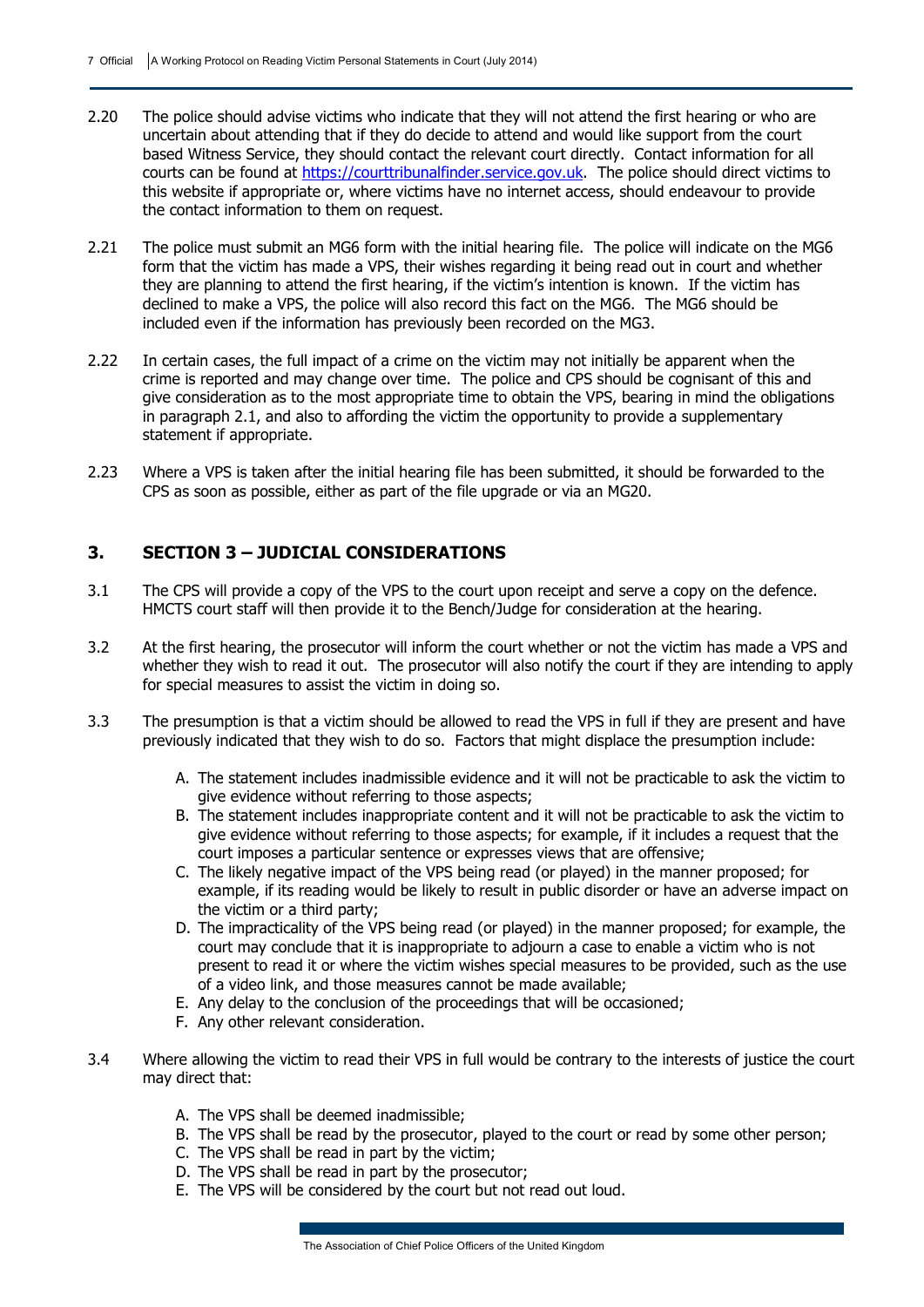- 3.5 Where the victim is not present, in addition to the factors above, the court will have to consider whether it would be in the interests of justice to adjourn for that purpose and will take account of the guidance in the Practice Direction (paragraph 2.9 above).
- 3.6 The court should bear in mind that the victim may derive benefit from being able to present their VPS personally and where the court is faced with a statement which includes elements that are inappropriate, it should consider directing that those parts of the statement that are not inappropriate are read.
- 3.7 Where the court gives directions other than to permit the victim to read the VPS in full it should give its reasons.
- 3.8 Where the accused objects to the statement being tendered in evidence, in accordance with the provisions of the 1967 Act, the court will have to decide, having received representations from the parties, whether the evidence should be adduced, in which case the victim must be called to give evidence.<sup>2</sup>
- 3.9 If the witness is not called in such circumstances, the court may not rely on those parts of any statement that are disputed. If the victim is called to give evidence they may be cross-examined.

#### **4. SECTION 4 – CASES FINALISED AT THE FIRST HEARING**

- 4.1 In guilty plea cases, which are to be sentenced at the first hearing, the court should make a determination whether the victim may read all or part of their VPS, as per paragraphs 3.3 and 3.4.
- 4.2 If the case is to proceed to sentencing at the first hearing and the victim has requested special measures to assist them in reading out their VPS, the prosecutor will make an oral special measures application to the court at the first hearing. The court may direct the use of special measures without an application.
- 4.3 The parties recognise that the expedited times for remand cases may make it more difficult for a victim to attend a first hearing to read out their VPS. All parties should endeavor to facilitate a victim's wish to read their VPS in these circumstances.

#### **5. SECTION 5 – ADJOURNED MAGISTRATES' COURT CASES (INCLUDING NG PLEAS)**

- 5.1 In 'not guilty' plea cases that are to be dealt with in the Magistrates' Court or those adjourned for sentencing in the Magistrates' Court at a later date, the court should consider whether it can make directions relating to the VPS at the first hearing or whether it is more appropriate for the decision to be made by the trial or sentencing bench.
- 5.2 In cases that are adjourned for trial or sentencing, the CPS will submit a written special measures application, where required, at the earliest opportunity in accordance with the Criminal Procedure Rules. This does not preclude the court directing the use of special measures without an application.
- 5.3 If a decision is made about whether or not the victim can read out their VPS in the absence of the parties, HMCTS court staff will notify the Witness Care Unit (WCU), CPS and Defence of the outcome within 1 working day.
- 5.4 In cases that are adjourned for trial or sentencing in the Magistrates' Court, HMCTS will notify the WCU of the outcome of the hearing, including whether the court have given permission for the victim to read out their VPS.

 2 For an explanation of the VPS as an evidential document please see the Part III 28 of the Current Consolidated Criminal Practice Direction [2009] 1 WLR 1396 and Perkins; Bennett; Hall -v- R [2013] EWCA Crim 323.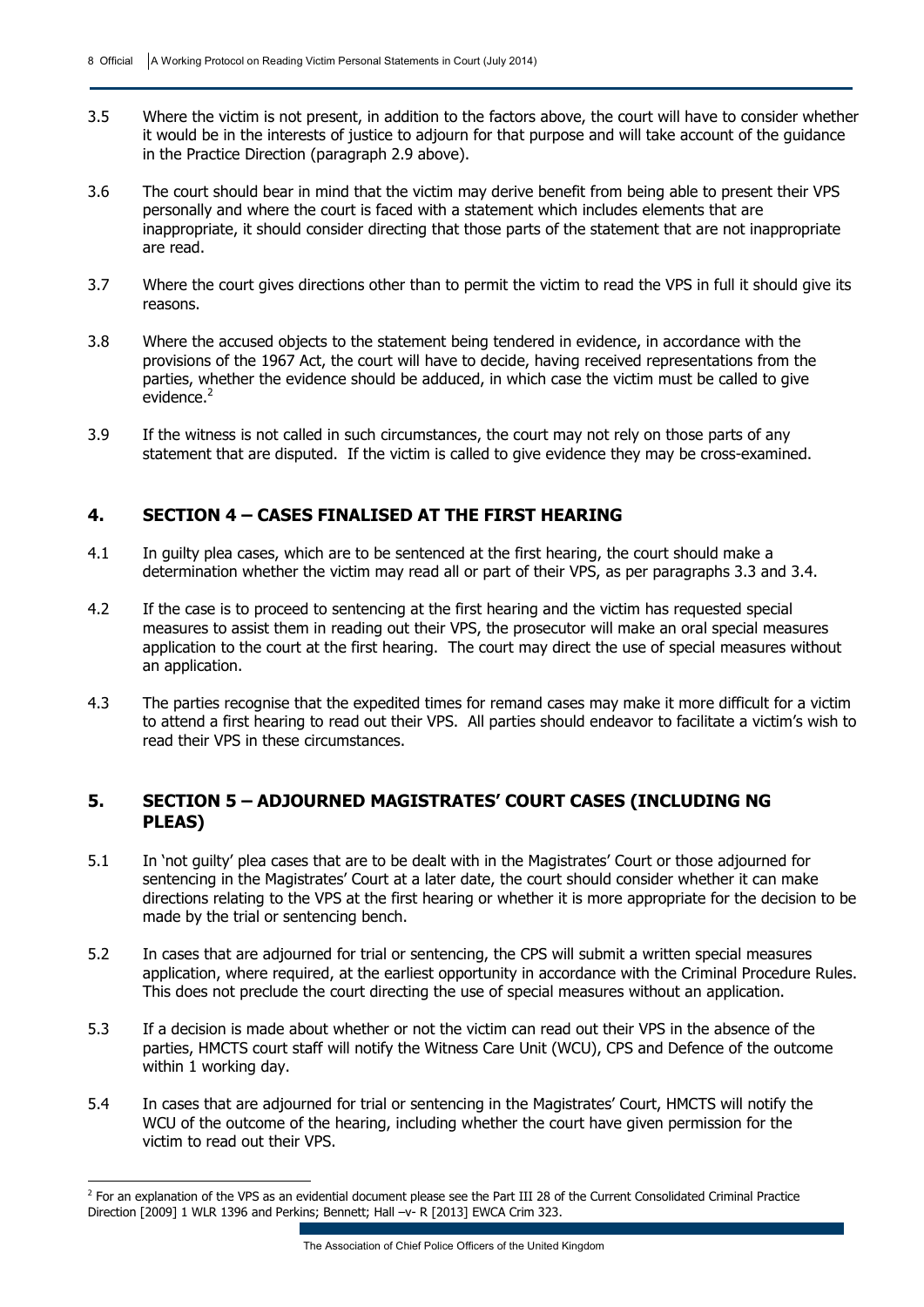- 5.5 The WCU will notify the victim of the court's decision and will confirm with the victim that they wish to attend the hearing to read their statement.
- 5.6 The CPS will notify the Witness Service of the victim's planned attendance via the LWAC process. In areas where, by local agreement, the WCU are responsible for sending the LWAC to the Witness Service then the WCU will be responsible for this notification. The Witness Service should where possible contact the victim prior to the hearing.

### **6. SECTION 6 – CROWN COURT CASES**

- 6.1 When a case is sent to the Crown Court, the CPS will advise the WCU of the likelihood that the defendant will be sentenced at their first hearing in the Crown Court. This information should be provided to the WCU as soon as practicable and, in all cases, sufficiently in advance of the hearing to allow the WCU to update the victim and to give the victim reasonable notice to decide whether they wish to attend.
- 6.2 The WCU will pass on this advice to the victim to allow them to make an informed decision about whether they wish to attend the first Crown Court hearing. The forms of words set out at paragraph 13 would also be applicable for this update.
- 6.3 The Magistrates' Court will notify the Crown Court of the victim's preference regarding reading their VPS, as advised at the first hearing, and whether special measures will be required, if on notice of this.
- 6.4 Where applicable, the CPS will submit a written special measures application at the earliest opportunity in accordance with the Criminal Procedure Rules. This does not preclude the court directing the use of special measures without an application.
- 6.5 If not already determined, the Crown Court should consider whether it can make directions relating to the VPS prior to the first hearing. HMCTS court staff will provide the VPS application to the trial or nominated judge for consideration.
- 6.6 If a decision is made in the absence of the parties, HMCTS court staff will notify WCU, CPS and defence of the outcome by e-mail within 1 working day.
- 6.7 The WCU will notify the victim of the court's decision and will confirm with the victim that they wish to attend the hearing to read their statement. The CPS will notify the Witness Service of the victim's planned attendance via the LWAC process. In areas where, by local agreement, the WCU are responsible for sending the LWAC to the Witness Service then the WCU will be responsible for this notification. The Witness Service should, where possible, contact the victim prior to the hearing.

#### **7. SECTION 7 – APPEALS TO THE CROWN COURT**

- 7.1 An appeal to the Crown Court is by way of a re-hearing. Accordingly, if a VPS was made for the purpose of the Magistrates' Court proceedings, this should always form part of the case documentation placed before the Crown Court on Appeal. The Magistrates' Court will notify the Crown Court of the victim's preference regarding reading their VPS, and whether special measures will be required, as in the earlier proceedings. The CPS will submit a fresh application for special measures as required.
- 7.2 Exceptionally, a VPS may be made subsequent to the Magistrates' Court proceedings; for example where there is continuing impact or an additional development relating to the impact of the crime on the victim. Where this is the case, the CPS will provide a copy to the defence and the court, inform the court of the victim's preference regarding reading their statement and, where appropriate, submit a special measures application. This does not preclude the court directing the use of special measures without an application.

The Association of Chief Police Officers of the United Kingdom